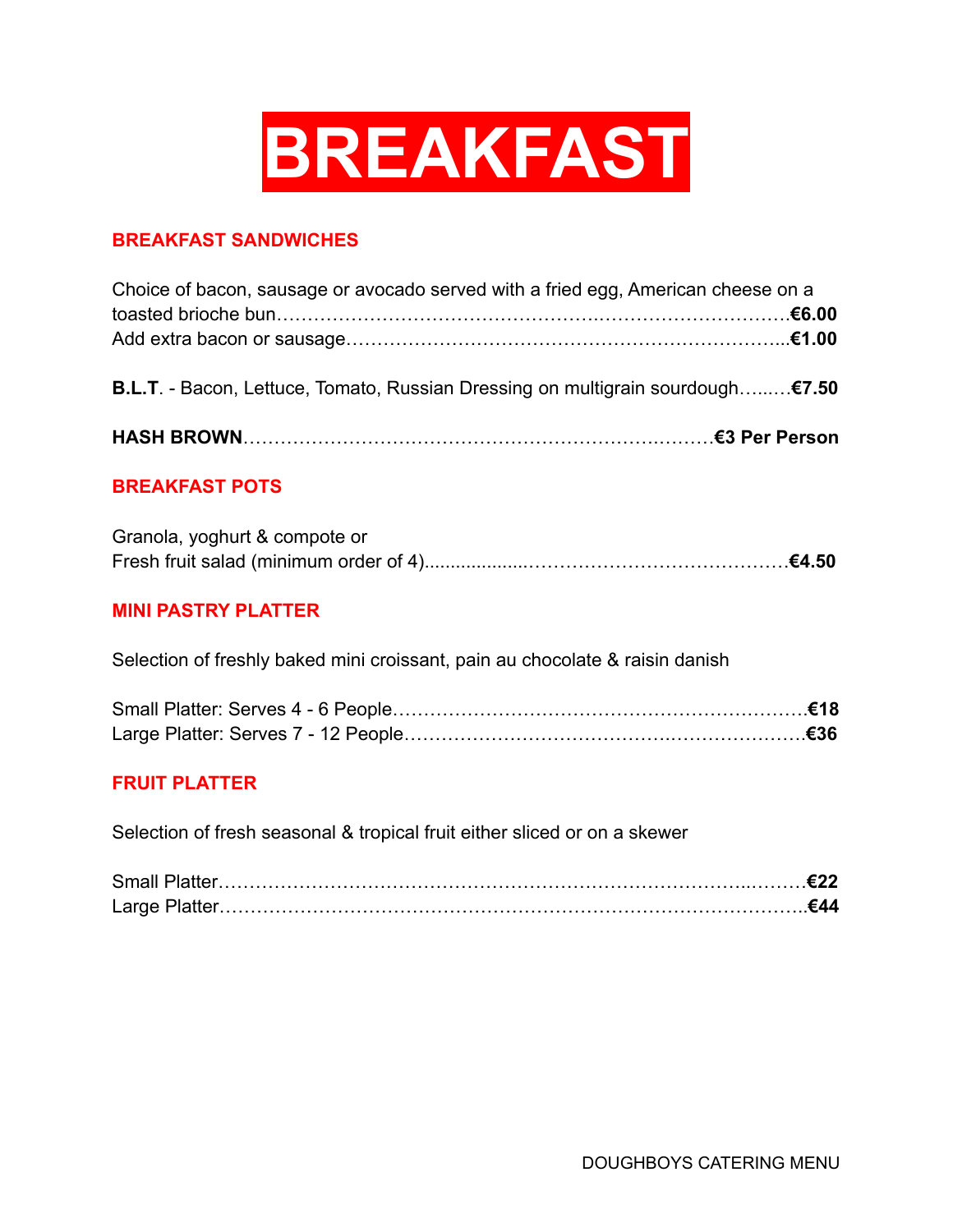

## **SANDWICH PLATTER**

## *CLASSIC PLATTER*

A selection of ham & cheese, chicken salad, roast beef, cajun chicken on multigrain, baguette & wraps

## *DOUGHBOYS ORIGINAL PLATTER*

A selection of Doughboys sandwiches from the shop menu (menu at doughboys.ie)

*\*Please let us know if you need any veggie options!*

## **SALADS**

**Greek Salad…………………………………………………………….Small: €8 / Large €24** Mixed Greens, Cherry Tomatoes, Feta, Cucumber, Pickled Red Onion, Olives, House Dressing

**Lemon Pepper Chicken…………………………………………..Small: €8.90 / Large €28** Mixed Greens, Cherry Tomatoes, Roasted Red Peppers, Cucumber, Smoked Applewood Cheese, Lemon Vinaigrette

**Mexicken………………..…………………………………………..Small: €8.90 / Large €28** Cajun Chicken, Mixed Greens, Kidney Bean & Sweetcorn Salsa, Cherry Tomatoes, Smoked Applewood Cheese, Crunchy Tortillas, Smokey Vinaigrette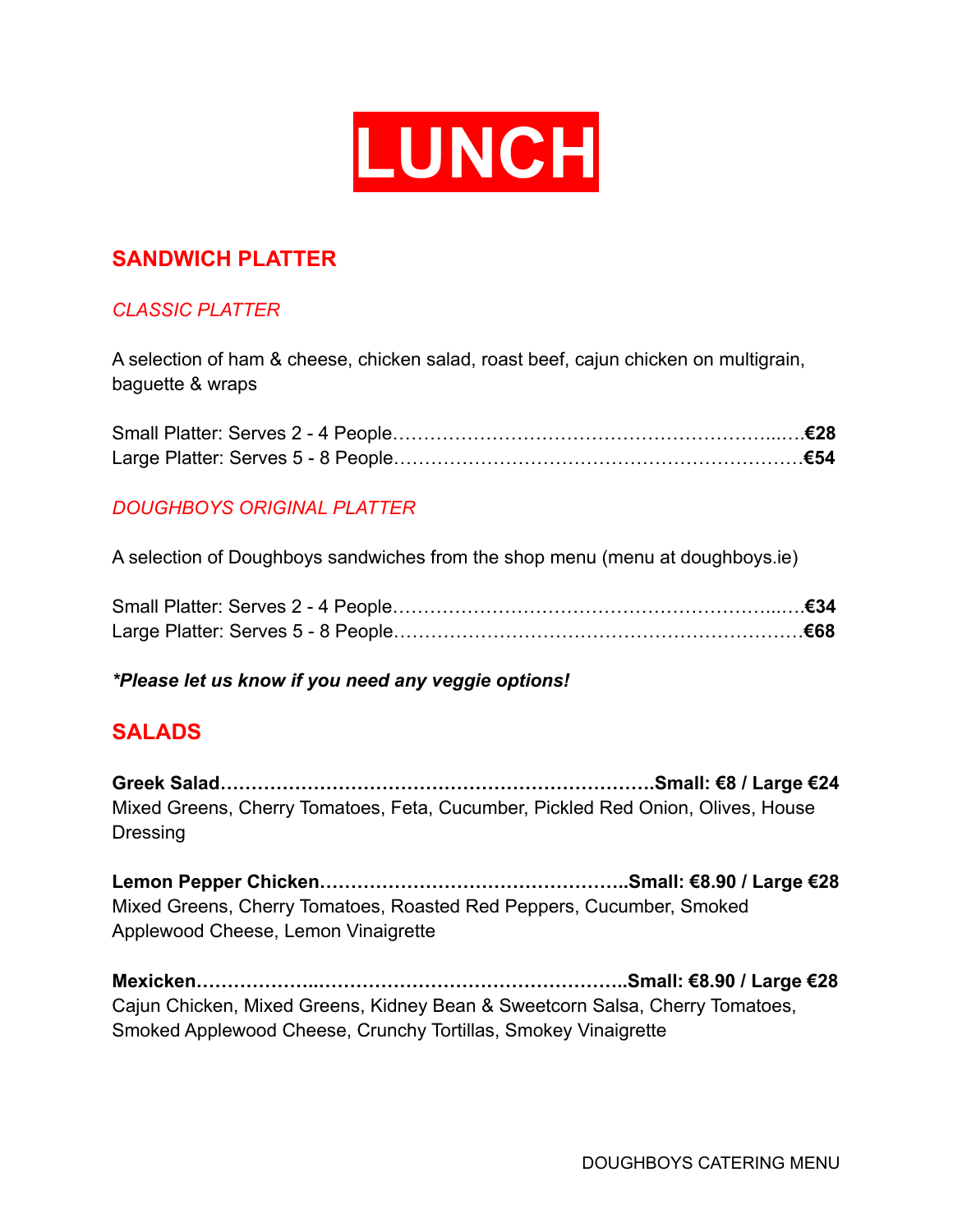## **LUNCH BOX**

Individual lunches to satisfy any team or group! A choice of any sandwich from below with piece of fruit, cookie & choice of still or sparkling water

€12 per person - minimum order of 8

## **Big Ham**

Baked ham, red cheddar, pickle, tomato, iceberg, chipotle mayo on a baguette

### **Cajun Chicken**

Swiss cheese, tomato, iceberg, chipotle mayo on multigrain

#### **Veggie**

Sweet potato, swiss cheese, tomato, iceberg, chipotle mayo on multigrain

#### **Roast Beef**

Tomato, rocket, red cheddar, caramelized onion, horseradish dressing on a baguette

\*We can individually label each lunch box for any group order

## **GOODIES**

| <b>Crisps</b> |  |
|---------------|--|
|               |  |
| <b>Drinks</b> |  |
|               |  |
|               |  |

# **QUICK NOTE ABOUT OUR FOOD**

We freshly make all the produce for our platters where possible Our bread is sourced locally from artisanal baker Firehouse Bakery We source our fruit & veg from Caterway & our meat from FX Buckley

We are always open to suggestions & if there is something that you would like that is not here don't hesitate to ask as we're sure we can do it!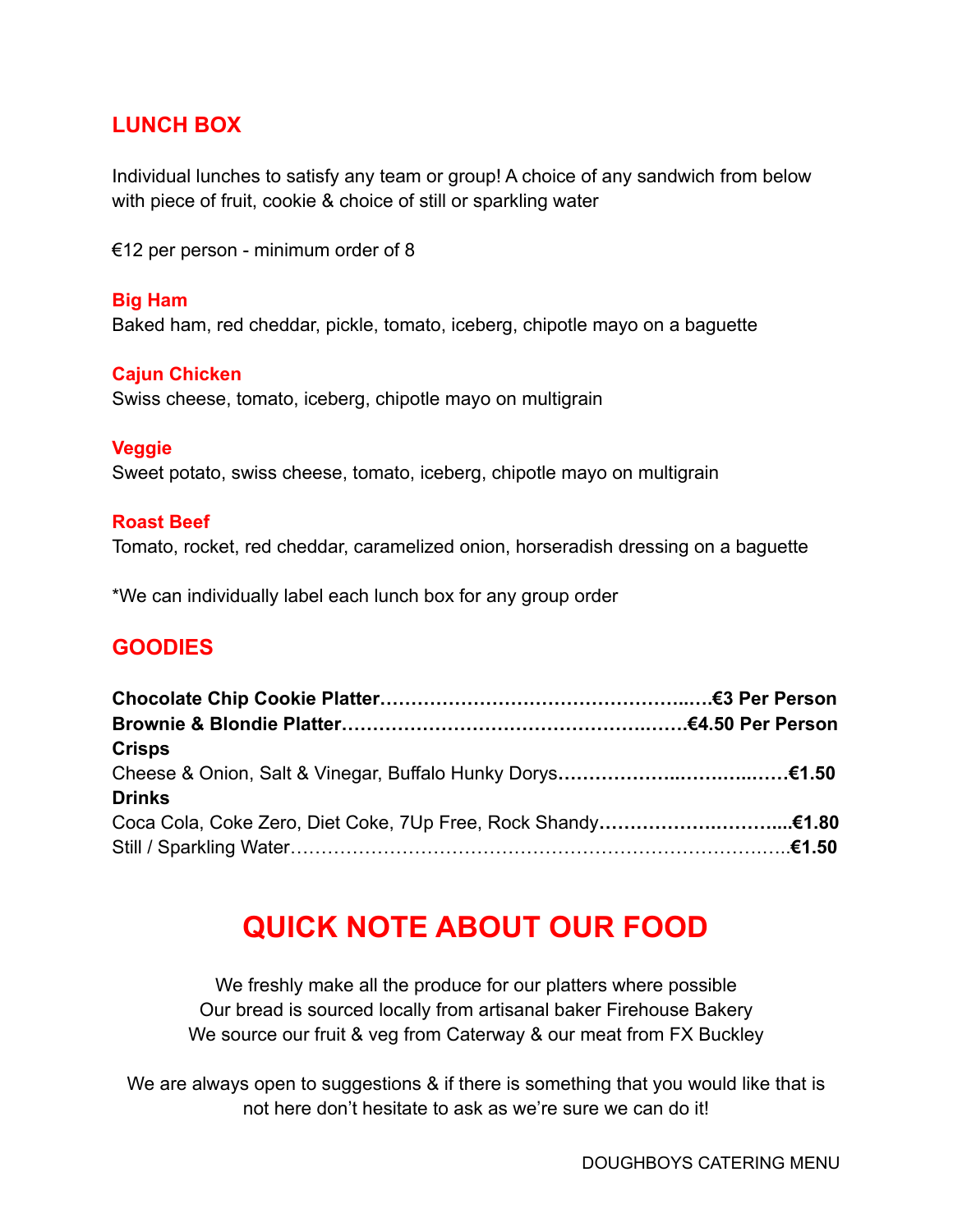# **TO ORDER**

Email you order to [catering@doughboys.ie](mailto:catering@doughboys.ie)

We will get back to you as quickly as possible

# **DELIVERY**

There is a delivery charge which is dependant on where you are located

We will always do our best to get the delivery to you at your requested time but we are at the mercy of the gods sometimes!

# **ALLERGENS**

If you need allergen information please email us with your enquiry

Doughboys Charlotte Way Dublin 2 (01) 402 2000 @DoughboysDublin